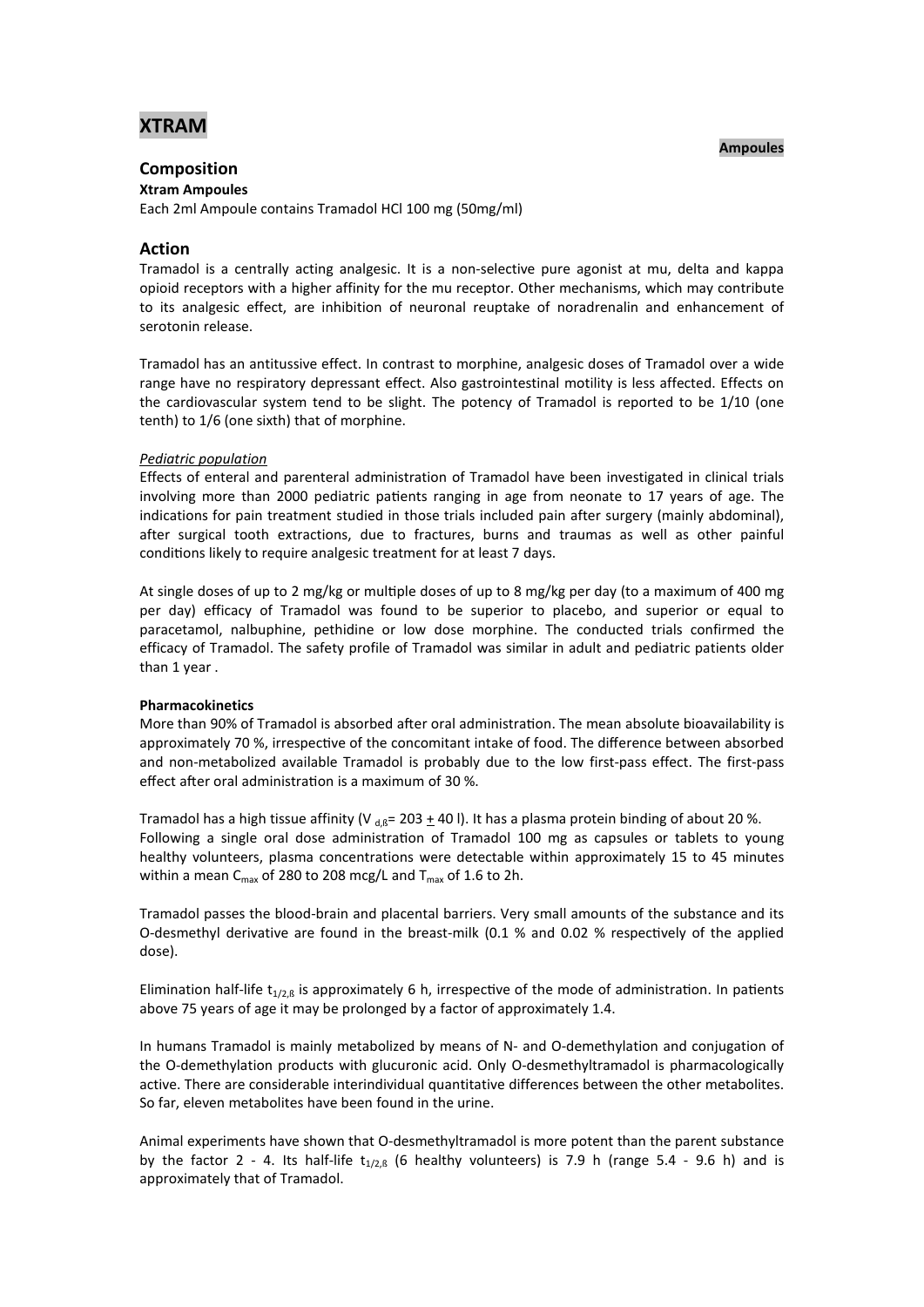The inhibition of one or both types of the isoenzymes CYP3A4 and CYP2D6 involved in the biotransformation of Tramadol may affect the plasma concentration of Tramadol or its active metabolite. Up to now, clinically relevant interactions have not been reported.

Tramadol and its metabolites are almost completely excreted via the kidneys. Cumulative urinary excretion is 90 % of the total radioactivity of the administered dose. In cases of impaired hepatic and renal function the half-life may be slightly prolonged. In patients with cirrhosis of the liver, elimination half-lives of 13.3 + 4.9 h (tramadol) and 18.5 + 9.4 h (O- desmethyltramadol), in an extreme case 22.3 h and 36 h respectively, have been determined. In patients with renal insufficiency (creatinine clearance < 5 ml/min) the values were  $11 \pm 3.2$  h and  $16.9 \pm 3$  h, in an extreme case 19.5 h and 43.2 h respectively.

Tramadol has a linear pharmacokinetic profile within the therapeutic dosage range.

The relationship between serum concentrations and the analgesic effect is dose-dependent, but varies considerably in isolated cases. A serum concentration of 100 - 300 ng/ml is usually effective.

### *Pediatric population*

The pharmacokinetics of Tramadol and O-desmethyltramadol after single-dose and multiple- dose oral administration to subjects aged 1 year to 16 years were found to be generally similar to those in adults when adjusting for dose by body weight, but with a higher between-subject variability in children aged 8 years and below. In children below 1 year of age, the pharmacokinetics of Tramadol and O-desmethyltramadol have been investigated, but have not been fully characterized. Information from studies including this age group indicates that the formation rate of O-desmethyltramadol via CYP2D6 increases continuously in neonates, and adult levels of CYP2D6 activity are assumed to be reached at about 1 year of age. In addition, immature glucuronidation systems and immature renal function may result in slow elimination and accumulation of O-desmethyltramadol in children under 1 year of age.

### **Indications**

Xtram Ampoule is indicated for the treatment and prevention of moderate to severe pain..

### **Contraindications**

Tramadol is contraindicated in:

- Individuals with known hypersensitivity to Tramadol or any excipients
- Acute intoxication with alcohol, hypnotics, analgesics, opioids or psychotropic drugs
- Patients who are taking MAO inhibitors or who have taken them within the last 14 days
- Known hypersensitivity to opioids
- Patients with uncontrolled epilepsy or epilepsy not adequately controlled by treatment.

Tramadol must not be used for narcotic withdrawal treatment.

### **Adverse Reactions**

Rapid intravenous administration may be associated with a higher incidence of adverse effects and therefore should be avoided. The most commonly reported adverse drug reactions are nausea and dizziness, both occurring in more than 10 % of patients.

The frequencies are defined as follows: *Very common:* ≥1/10 *Common:* ≥1/100, <1/10 *Uncommon:* ≥1/1000, <1/100 *Rare:* ≥1/10 000, <1/1000 *Very rare:* <1/10 000 *Not known:* cannot be estimated from the available data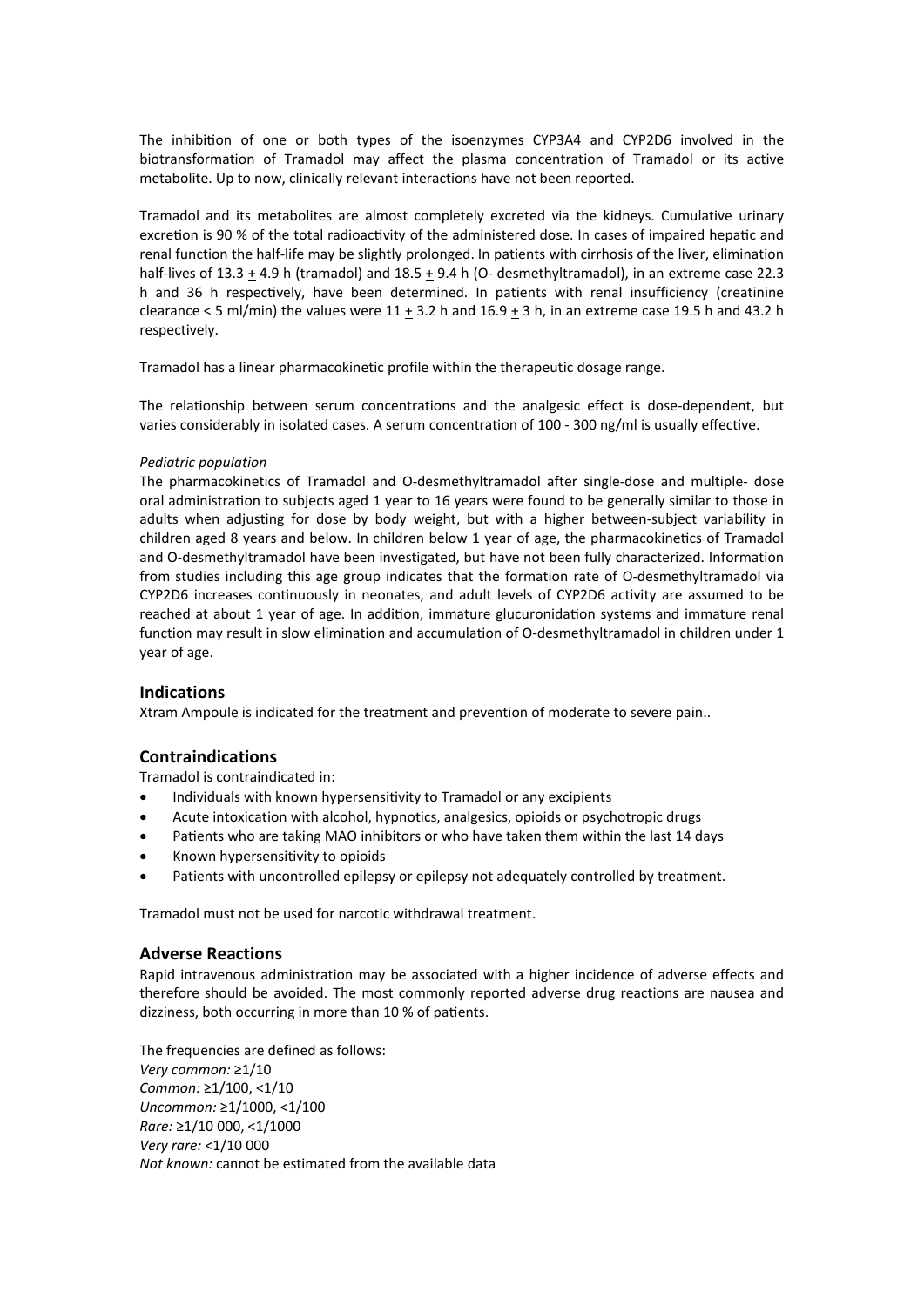#### *Cardiovascular system disorders:*

Uncommon: cardiovascular regulation (palpitation, tachycardia, postural hypotension or cardiovascular collapse). These adverse effects may occur especially after intravenous administration and in patients who are physically stressed.

Rare: bradycardia, increase in blood pressure.

### *Nervous system disorders:*

Very common: dizziness.

Common: headache, somnolence.

Rare: changes in appetite, paraesthesia, tremor, epileptiform convulsions, involuntary muscle contractions, abnormal coordination, syncope, speech disorders.

Epileptiform convulsions occurred mainly after administration of high doses of Tramadol or after concomitant treatment with medicinal products which can lower the seizure threshold.

#### *Psychiatric disorders:*

Rare: hallucinations, confusion, sleep disturbance, delirium, anxiety and nightmares. Psychic side effects may occur following administration of Tramadol, which vary individually in intensity and nature (depending on personality and duration of medication). These include changes in mood (usually elation, occasionally dysphoria), changes in activity (usually suppression, occasionally increase) and changes in cognitive and sensorial ability (e.g. decision behavior, perception disorders). Dependence may occur.

*Eye disorders:*  Rare; blurred vision, miosis, mydriasis.

*Respiratory system disorders:* 

Rare: respiratory depression, dyspnoea.

If the recommended doses are considerably exceeded and other centrally depressant substances are administered concomitantly , respiratory depression may occur.

Worsening of asthma has been reported, though a causal relationship has not been established.

### *Gastrointestinal disorders:*

Very common: nausea. Common: vomiting, constipation, dry mouth. Uncommon: retching, gastrointestinal irritation (a feeling of pressure in the stomach, bloating), diarrhea

*Skin and subcutaneous disorders:*  Common: sweating.

Uncommon: dermal reactions (e.g. pruritus, rash, urticaria).

*Musculo-skeletal system disorders:* Rare: muscle weakness.

#### *Hepatobiliary system disorders:*

In a few isolated cases, increases in liver enzyme values have been reported in a temporal connection with the therapeutic use of Tramadol.

*Renal and urinary system disorders:* Rare: micturition disorders (difficulty in passing urine, dysuria and urinary retention)

*General disorders:*  Common: fatigue.

*Immune system disorders*  Rare: allergic reactions (e.g. dyspnoea, bronchospasm, wheezing, angioneurotic oedema) and anaphylaxis.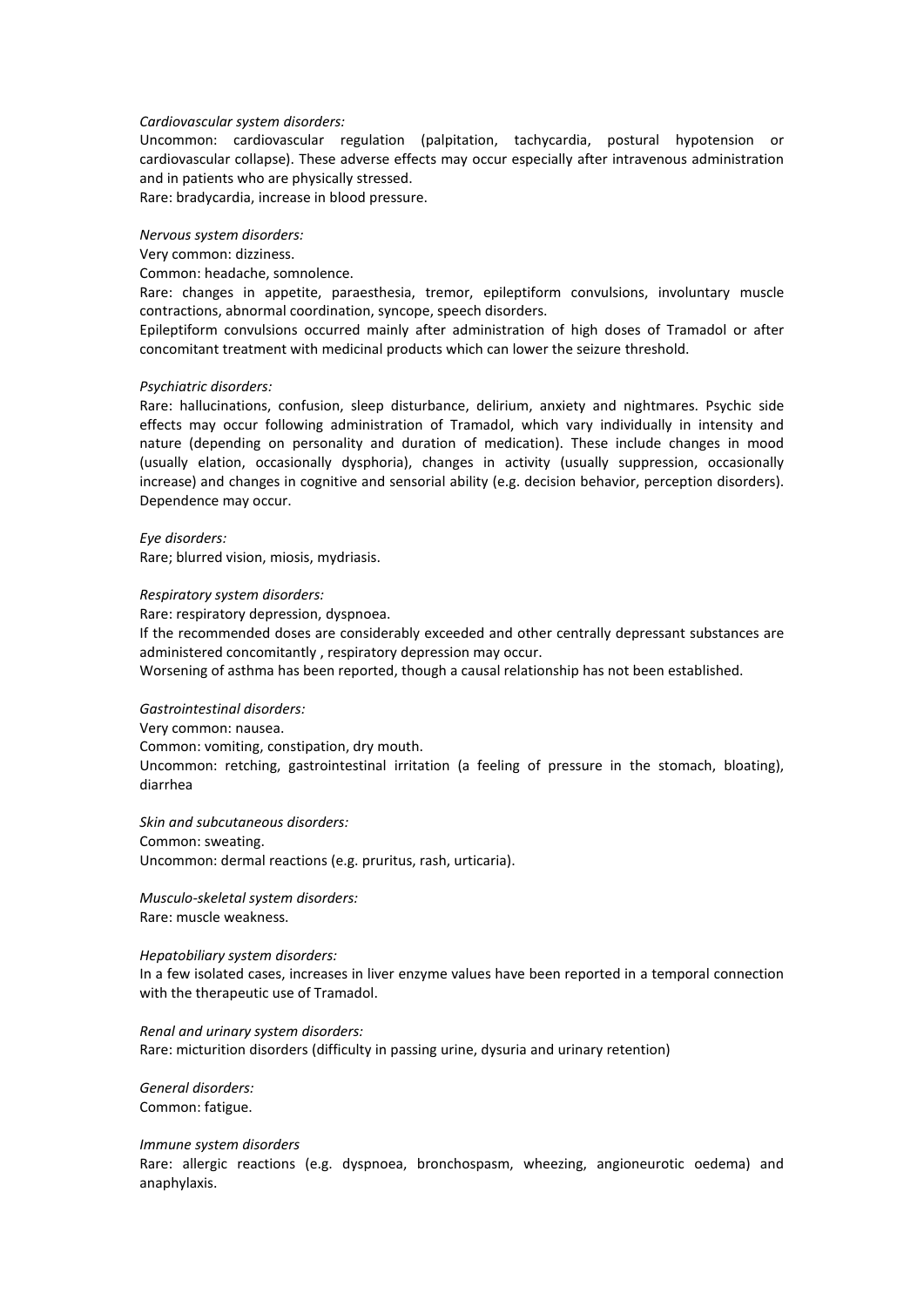### *Metabolism and nutrition disorders:*  Not known: hypoglycaemia

Symptoms of withdrawal reactions, similar to those occurring during opiate withdrawal, may occur as follows: agitation, anxiety, nervousness, insomnia, hyperkinesia, tremor and gastrointestinal symptoms. Other symptoms that have very rarely been seen with tramadol discontinuation include: panic attacks, severe anxiety, hallucinations, paraesthesias, tinnitus and unusual CNS symptoms (i.e. confusion, delusions, personalisation, derealisation, paranoia).

### **Warnings and Precautions**

At therapeutic doses, Tramadol has the potential to cause withdrawal symptoms. Rarely, cases of dependence and abuse have been reported.

At therapeutic doses withdrawal symptoms have been reported at a frequency of 1 in 8,000. Reports of dependence and abuse have been less frequent. Because of this potential the clinical need for continued analgesic treatment should be reviewed regularly.

Tramadol has a low dependence potential. On long term use tolerance, psychic and physical dependence may develop. In patients with a tendency to drug abuse or dependence, treatment should be for short periods and under strict medical supervision.

Tramadol Injection is not a suitable substitute in opioid dependent patients. The product does not suppress morphine withdrawal symptoms although it is an opioid agonist.

Tramadol Injection may cause drowsiness and this effect may be potentiated by alcohol and other CNS depressants. Ambulant patients should be warned not to drive or operate machinery if affected.

Tramadol Injection should be used with caution in opioid-dependent patients, patients with head injury, a reduced level of consciousness of uncertain origin, disorders of the respiratory centre or function, increased intracranial pressure, severe impairment of hepatic and renal function and in patients prone to convulsive disorders or in shock. In patients sensitive to opiates the product should only be used with caution.

Convulsions have been reported at therapeutic doses and the risk may be increased at doses exceeding the usual upper daily dose limit (400mg). Patients with a history of epilepsy or those susceptible to seizures should only be treated with Tramadol if there are compelling reasons.

The risk of convulsions may increase in patients taking Tramadol and concomitant medication that can lower the seizure threshold.

Care should be taken when treating patients with respiratory depression, or if concomitant CNS depressant drugs are being administered, or if the recommended dosage is significantly exceeded, as the possibility of respiratory depression cannot be excluded in these situations. At therapeutic doses respiratory depression has infrequently been reported.

In one study using a nitrous oxide/opioid (Tramadol) anesthetic technique (with only intermittent administration of enflurane 'as required') Tramadol was reported to enhance intra- operative recall. Hence its use during potentially very light planes of general anesthesia should be avoided.

Two studies of Tramadol administration during anesthesia comprising continuous administration of isoflurane have shown clinically significant lightening of anesthetic depth or intra-operative recall. Therefore providing the current practice of administering continuous, potent (volatile or intravenous) anesthetic agent is followed, Tramadol may be used intra- operatively in the same way as other analgesic agents are routinely used.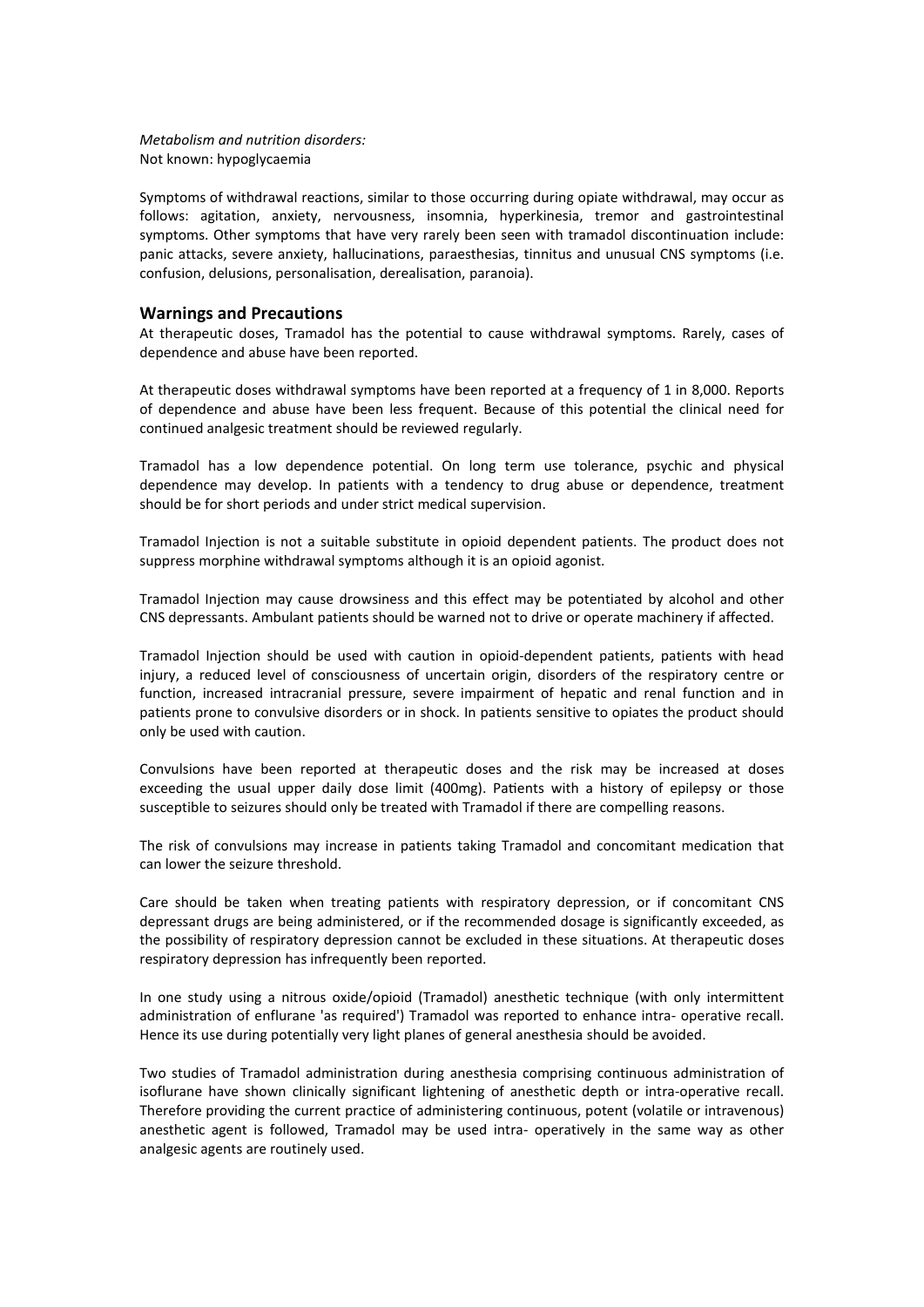This medicinal product contains approximately 8.29mg sodium acetate trihydrate (1.4mg sodium) per 2ml dose.

### **Pregnancy**

#### *Category C*

Animal reproduction studies have shown an adverse effect on the fetus and there are no adequate and well-controlled studies in humans, but potential benefits may warrant use of the drug in pregnant women despite potential risks.

#### **Labour and Delivery**

Tramadol should not be used in pregnant women prior to or during labour unless the potential benefits outweigh the potential risks, because safe use in pregnancy has not been established. Chronic use during pregnancy may lead to neonatal withdrawal symptoms. If Tramadol were to be used during labour, it may cause respiratory depression in the newborn. Tramadol has been shown to cross the placenta. The mean ratio of serum Tramadol in the umbilical veins compared to maternal veins was 0.83 for 40 women given Tramadol during labour.

The effect of Tramadol, if any, on the later growth, development, and functional maturation of the child is unknown.

#### **Use in lactation**

Tramadol is not recommended during breast-feeding, because its safety in infants and newborns has not been studied. Low levels of Tramadol have been detected in breast milk. Following a single intravenous 100 mg dose of Tramadol, the cumulative excretion in breast milk within 16 hours postdose was 100 μg of Tramadol (0.1% of the maternal dose) and 27 μg of M1.

### **Drug Interactions**

Tramadol Injection should not be combined with MAO inhibitors.

In patients treated with MAO inhibitors in the 14 days prior to the use of the opioid pethidine, lifethreatening interactions on the central nervous system, respiratory and cardiovascular function have been observed. The same interactions with MAO inhibitors cannot be ruled out during treatment with Tramadol Injection.

Concomitant administration of Tramadol Injection with other centrally acting drugs, including alcohol, may potentiate CNS depressant effects.

Tramadol can induce convulsions and increase the potential for selective serotonin reuptake inhibitors (SSRIs), serotonin-norepinephrine reuptake inhibitors (SNRIs), tricyclic antidepressants, antipsychotics and other seizure threshold-lowering medicinal products (such as bupropion, mirtazapine, tetrahydrocannabinol) to cause convulsions.

Theoretically there is a possibility that Tramadol could interact with lithium. There have been no reports of this potential interaction.

Concomitant therapeutic use of Tramadol and serotonergic drugs, such as selective serotonin reuptake inhibitors (SSRIs), serotonin-norepinephrine reuptake inhibitors (SNRIs), MAO inhibitors, tricyclic antidepressants and mirtazapine may cause serotonin toxicity. Serotonin syndrome is likely when one of the following is observed:

- Spontaneous clonus
- Inducible or ocular clonus with agitation or diaphoresis
- Tremor and hyperreflexia
- Hypertonia and body temperature > 38 °C and inducible or ocular clonus.

Withdrawal of the serotonergic drugs usually brings about a rapid improvement. Treatment depends on the type and severity of the symptoms.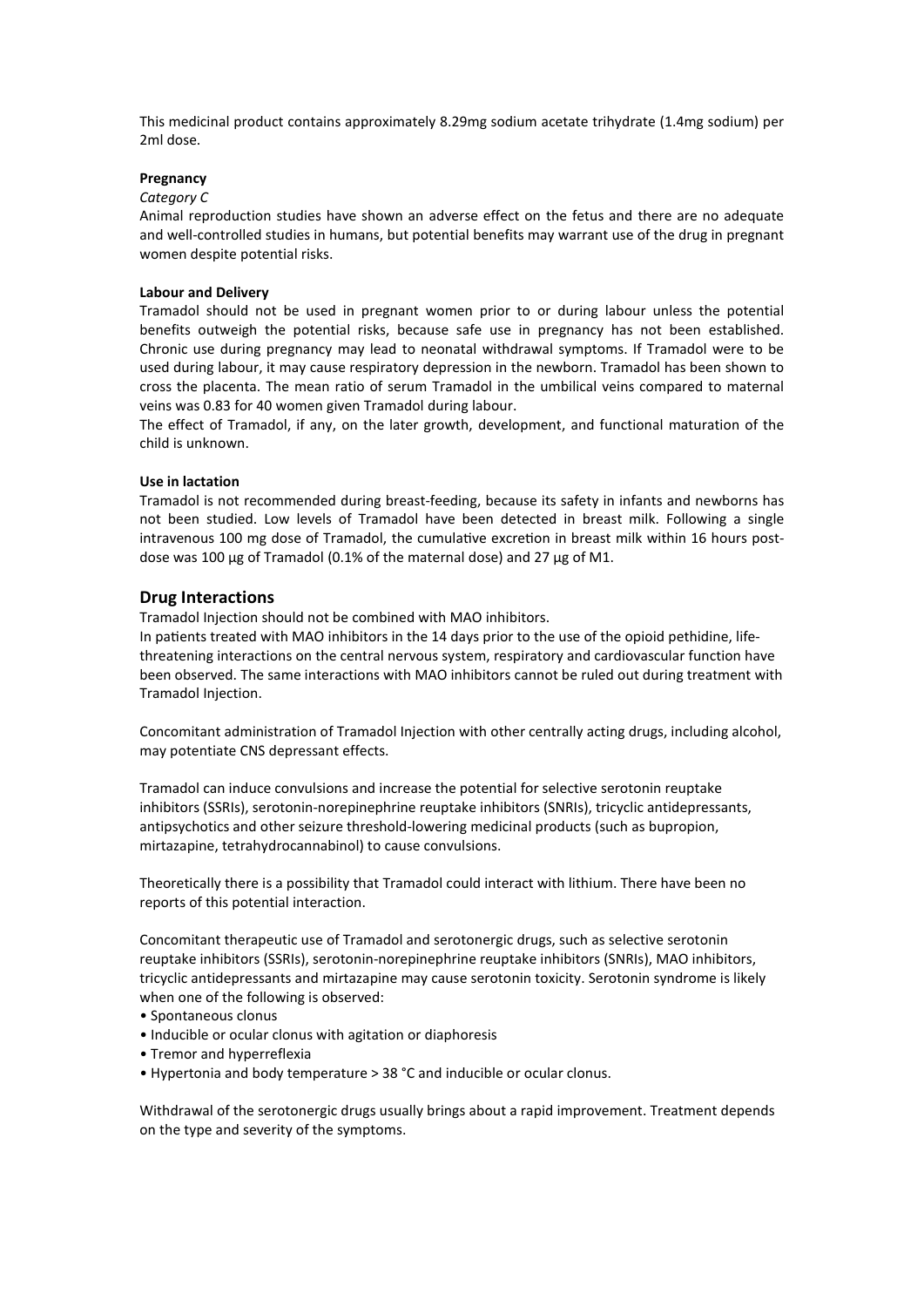There have been isolated reports of interaction with coumarin anticoagulants resulting in an increased INR with major bleeding and ecchymoses in some patients and so care should be taken when commencing treatment with Tramadol in patients on anticoagulants.

Pharmacokinetic studies were conducted to investigate the effects of cimetidine, quinidine and carbamazepine on the pharmacokinetics of Tramadol.

Carbamazepine – The simultaneous administration of carbamazepine markedly decreases serum concentrations of tramadol to an extent that a decrease in analgesic effectiveness and a shorter duration of action may occur.

Cimetidine - With the concomitant or previous administration of cimetidine clinically relevant interactions are unlikely to occur. Therefore no alteration of the tramadol dosage regimen is recommended for patients receiving chronic cimetidine therapy.

Quinidine - A study in 12 healthy volunteers has shown that quinidine causes an approximate 25% increase in the Tramadol  $C_{\text{max}}$  and AUC;  $T_{\text{max}}$  is unaffected. However, the increases in  $C_{\text{max}}$  and AUC fall within the normal therapeutic range for Tramadol, and no dosage adjustment is required.

Other active substances known to inhibit CYP3A4, such as ketoconazole and erythromycin, might inhibit the metabolism of tramadol (N-demethylation) probably also the metabolism of the active Odemethylated metabolite. The clinical importance of such an interaction has not been studied.

In a limited number of studies the pre- or postoperative application of the antiemetic 5-HT3 antagonist ondansetron increased the requirement of Tramadol in patients with postoperative pain.

### **Dosage and Administration**

Tramadol Injection should not be administered for longer than absolutely necessary. If long-term pain treatment with Tramadol Injection is necessary in view of the nature and severity of the illness, then careful regular monitoring should be carried out (if necessary with breaks in treatment) to establish whether, and to what extent, further treatment is necessary.

The dose should be adjusted to the intensity of the pain and the sensitivity of the individual patient. The lowest effective dose for analgesia should generally be selected. The total daily dose of 400mg Tramadol hydrochloride should not be exceeded, except in special clinical circumstances.

The Tramadol injection either intramuscularly, by slow intravenous injection or diluted in solution for administration by infusion or patient controlled analgesia.

#### *Adults and children 12 years and over:*

The usual dose is 50mg or 100mg 4 to 6 hourly by either intramuscular or intravenous routes. Intravenous injections must be given slowly over 2-3 minutes. The dose should be adjusted according to the severity of the pain and the response.

For post-operative pain, an initial bolus of 100mg is administered. During the 60 minutes following the initial bolus, further doses of 50mg may be given every 10-20 minutes, up to a total dose of 250mg including the initial bolus. Subsequent doses should be 50mg or 100mg 4- 6 hourly up to a total daily dose of 400mg.

### *Geriatric patients*

A dose adjustment is not usually necessary in patients up to 75 years without clinically manifest hepatic or renal insufficiency. In elderly patients over 75 years elimination may be prolonged. Therefore, if necessary the dosage interval is to be extended according to the patient's requirements.

*Renal insufficiency/dialysis and hepatic impairment*